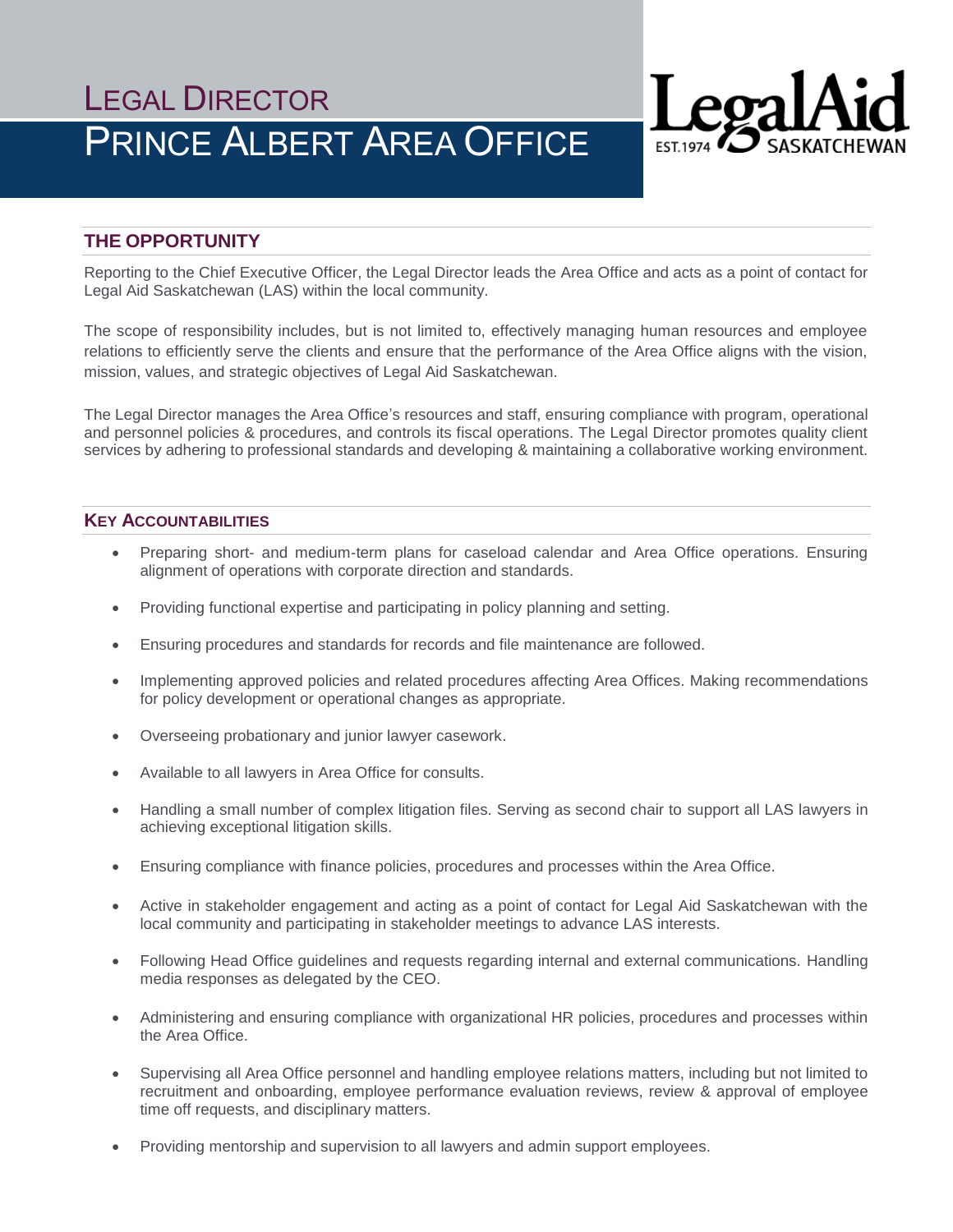- Conducting regular staff meetings.
- Developing and implementing office specific goals and priorities to support the vision, mission, values and strategic priorities of Legal Aid Saskatchewan in consultation and collaboration with the senior management team.
- Acting as a point of contact as well as a change sponsor for the Area Office.

## **CORE COMPETENCIES**

- **Leadership**: Motivates and leads by example. Is a champion of change and innovation. A source of information and support to their employees. Is a role model in demonstrating the values of Legal Aid Saskatchewan. Delegates to employees effectively, broadens employee development opportunities, acts with fairness, integrity & ethics toward direct reports, and hires talented people for their team. Leads, coaches and mentors the team. Works independently and with minimum supervision.
- **Problem solving**: Brings a solution-oriented focus to discussions and strives to solve the problems and issues.
- **Customer focus**: Dedicated to providing superior service to meet the expectations and requirements of clients.
- **Team orientation:** Builds effective teams driven by organizational goals and values. Creates strong morale and spirit in the team and shares wins and successes.
- **Communication and interpersonal skills**: Communicates effectively with a diverse and broad group of internal and external stakeholders. Is able to build trust and make connections. Has above average oral and written communication skills as well as interpersonal and coaching skills. Maintains confidentiality.
- **Strategic thinking:** A strategic thinker who can make good decisions under pressure and anticipate upcoming opportunities and challenges in human resources. Can work effectively with higher management in dealing with the complexities of the job.
- **Decision-making**: Makes quick and effective decisions even when full information is not available.

## **KEY JOB-RELATED COMPETENCIES**

#### **Education**

- Graduation from a recognized law school with an LL.B. or JD degree.
- A member in good standing with the Law Society of Saskatchewan or able to be admitted under interprovincial mobility guidelines.

#### **Experience**

- Minimum of five years of previous relevant experience, litigation or general practice of law, preferably both criminal and family law.
- Attendance at Provincial and Queen's Bench Courts, and preferably Court of Appeal.
- Human Resources experience including supervision and disciplinary action.
- Previous experience leading a team.